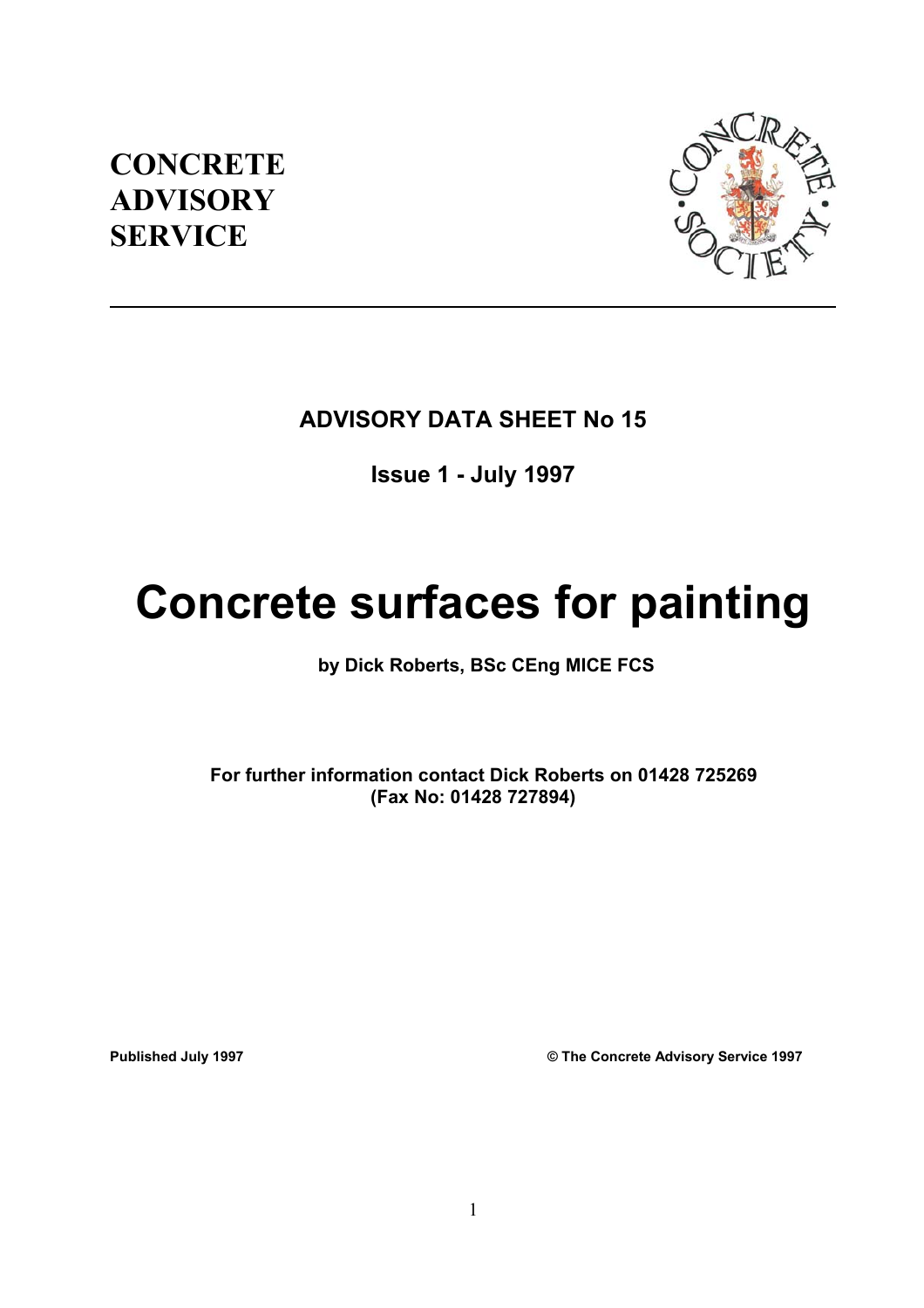## **CONCRETE SURFACES FOR PAINTING**

#### **1. Introduction**

The number of enquiries relating to the problems of preparing or producing a concrete surface suitable for painting appears to be increasing. This is a particularly difficult problem when the end result is required to look like a painted plaster. Most specifications seem to call for 'a made-good concrete finish'. After the concrete has been painted the results are often disappointing and arguments arise between the parties involved as to why these problems have arisen and whose fault they are.

#### **2. General requirements and problems**

Very often the specifier expects to see a painted finish similar to that on a plastered surface. An 'as formed' concrete surface has inherent blemishes not present in plaster work, such as blow-holes and steps caused by inaccuracies in the construction and of the material used for the formwork. (See References 1 and 2)

Often a Type C finish in accordance with Clause 6.10.3 of BS 8110, Reference 3, is specified as it is believed to provide an 'as-struck' finish which is then made good suitable for painting. A study of the relevant clause in the British Standard shows that to produce a Type C finish, first produce a Type B finish which is then improved to a Type C finish by carefully removing all fins and other projections, thoroughly washing down and filling the **most noticeable** blemishes with a cement and fine aggregate paste to match the colour of the original concrete.

Blow-holes varying in size up to 10mm, and possibly 15mm, are inevitable in concrete cast against vertical, smooth, impermeable form-face material, and it is necessary to fill only the larger blow-holes when a Type C finish is specified. Even if the surface is completely 'bagged in' using normal making-good methods and material, the smaller blow-holes of about 2mm or less will not be filled.

When the concrete is painted, depending upon the colour and consistency of the paint applied, these small blow-holes, which are unobtrusive on the concrete surface before painting, become very apparent particularly if a thin light coloured paint is used. The thicker the consistency of the paint the greater the chance that the smaller holes will be bridged by the paint. Similarly, if the paint is a dark colour or in particular a flecked paint, these holes are much less visible as they blend into the paint colour or texture.

Depending upon the texture and colour of the paint, attempts to fill in or grind off slight steps on the surface of the concrete may become more obvious. Attempts to fill in the step with anything but a very smooth proprietary repair material will result in a slightly textured sandpaper finish which will be emphasised when painted with a light coloured gloss paint. Even a very smooth repair will be visible when painted due to the different planes on the face of the concrete. If the step is ground off, this will result in various surface planes at slightly different angles to each other and of a different texture to the surrounding concrete. Again, if painted with a gloss paint the different planes become more visible. Matt textured paints tend to reduce but not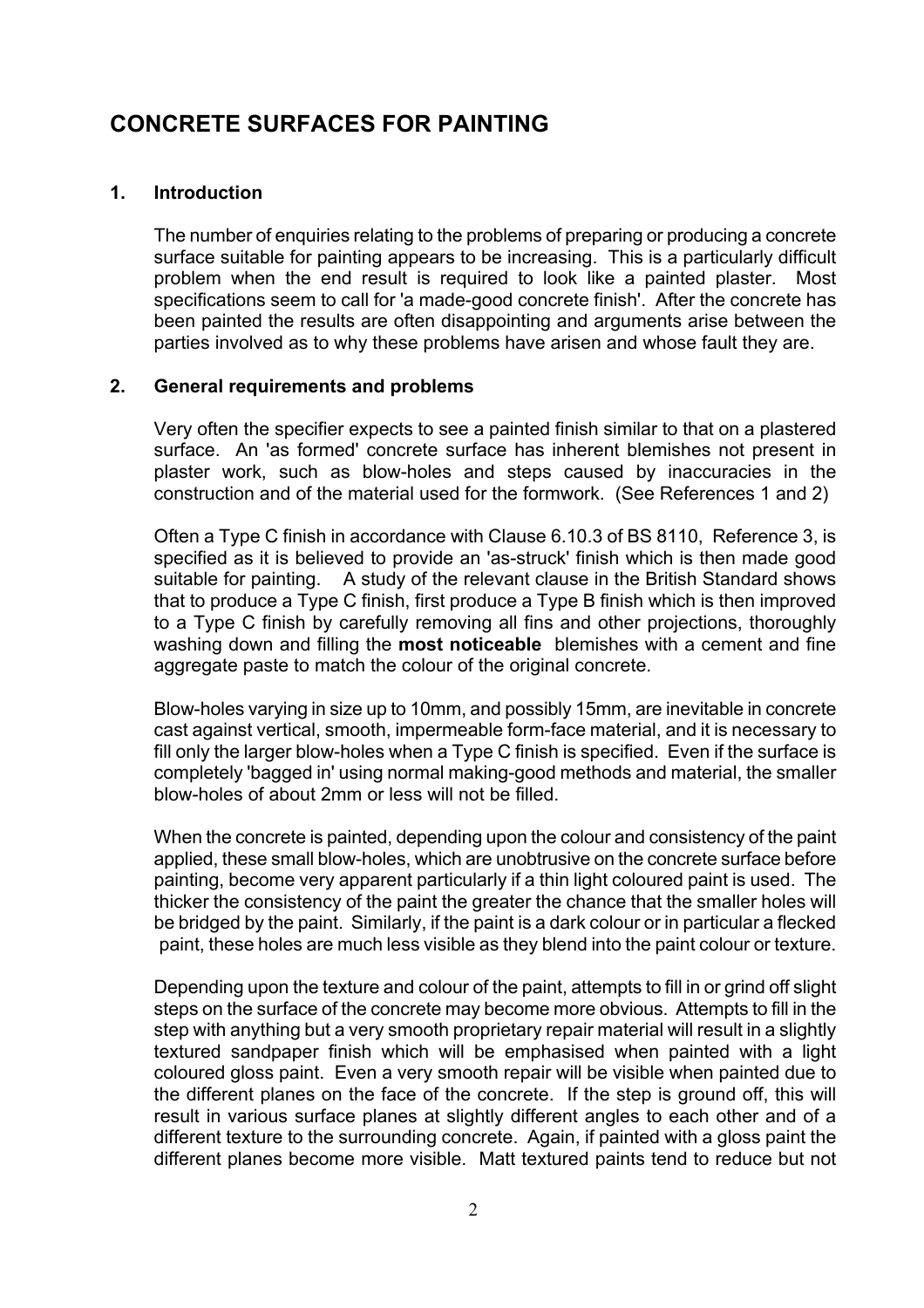eliminate this effect.

#### **3. Producing a concrete surface suitable for painting**

- i) Produce a good surface finish, e.g. Class B in accordance with BS 8110. **Note:** If steps or visible signs of making-good to steps caused by inaccuracies of the form face material are to be avoided, feature grooves should be specified at these positions or the use of special large sheets of form face material requested. Both these requirements will increase the cost of producing the finish.
- ii) Once produced, the major blemishes, say those greater than 10m in diameter, should be 'filled-in' using the technique and fine materials recommended in the BCA publication *"Concrete on site - Making-good and finishing*", Reference 4*.* As the surface is to be painted there is no necessity to match the colour of the repair material to the existing concrete.
- iii) All minor blemishes and the surface of the major blemishes which have been made good should be filled in or skim-coated with a fine proprietary filler to ensure a finish as smooth as the surrounding surface cast against good quality form-face material.
- iv) The concrete should be given a priming coat of a light coloured paint which will emphasise all the smaller blow-holes not filled by the fine proprietary filler. If considered unsightly, these small blow-holes will have to be filled, probably individually, with the same material.
- v) Complete the painting of these walls.

If concrete is to be painted, the requirements should be set out in the tender documents and it would seem logical that steps i) and ii) above should be part of the package of the formwork and concreting contractor, while steps iii), iv) and v) should be carried out by the painting contractor.

#### **4. Summary**

The majority of specifications in British Standards or other publications for concrete finishes are for 'as struck' finishes with possibly some minor making-good. None of these finishes will be suitable for painting, particularly if the requirement is for a painted finish similar to that obtainable with a plastered surface.

The application of paint to a concrete surface, particularly a light coloured gloss paint, emphasises minor surface blemishes which are inevitable in the production of a good quality 'as struck' concrete surface. To make -good, an 'as struck' concrete surface suitable for painting requires the use of different making-good materials and much more time than producing an 'as struck' finish. This will obviously increase the cost of such a requirement.

As with all concrete finishes, a sample panel should be produced and this sample